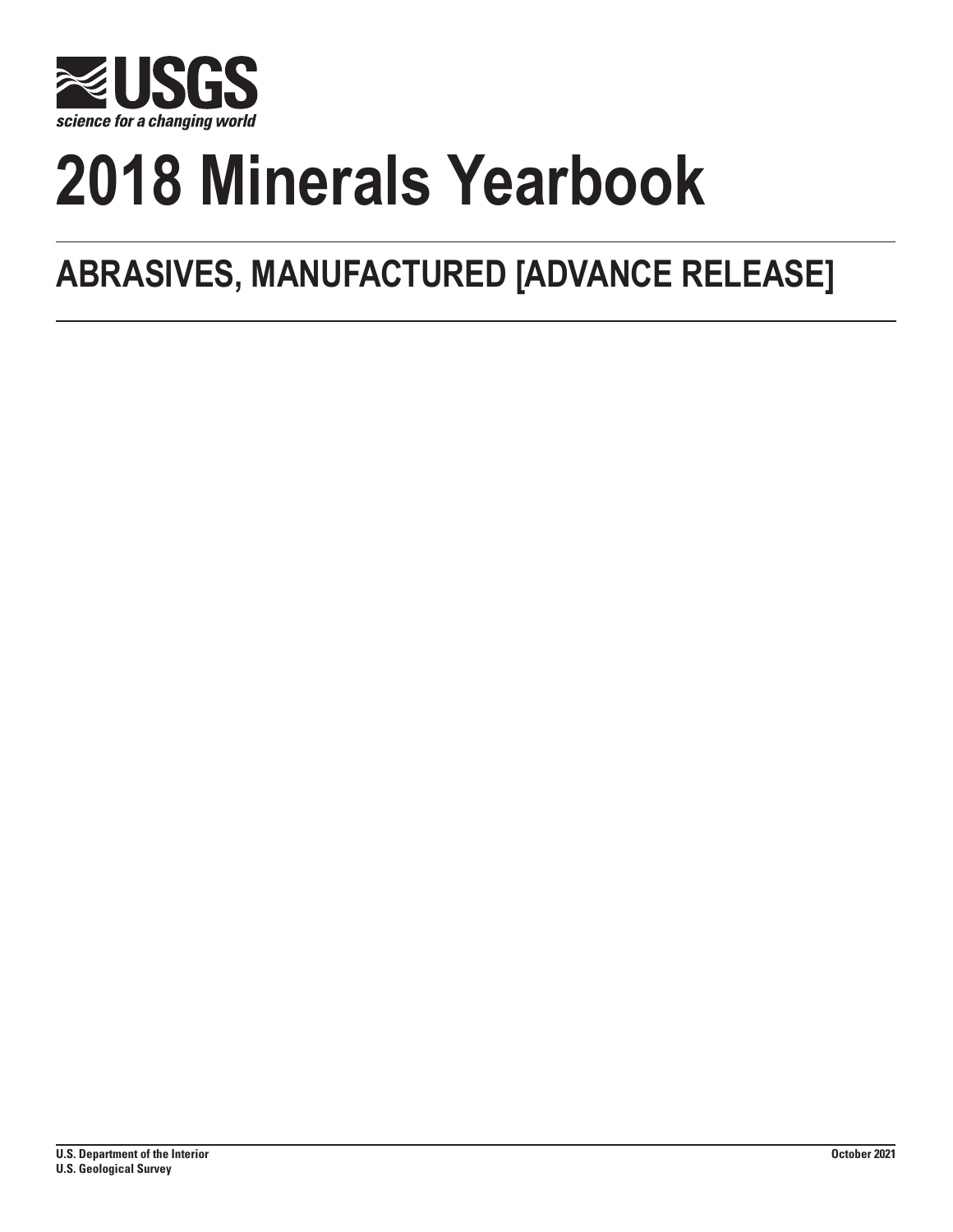## **Abrasives, Manufactured**

### By Lori E. Apodaca

#### **Domestic survey data and tables were prepared by Hodan A. Fatah, statistical assistant.**

In 2018, U.S. production of metallic abrasives was 180,000 metric tons (t), with a value of \$113 million, and shipments of metallic abrasives were 196,000 t valued at \$144 million (table 4). Estimated production of fused aluminum oxide in the United States and Canada, combined and rounded to the nearest 5,000 t, was 10,000 t, with an estimated value of \$1.7 million (table 2). U.S. silicon carbide production was estimated to be 35,000 t, also rounded to the nearest 5,000 t, with an estimated value of \$25.9 million (table 2). Combined U.S. exports for all types of abrasive aluminum oxide, abrasive silicon carbide, and metallic abrasives increased to 63,000 t in 2018 compared with 52,500 t in 2017 (table 5). Combined U.S. imports of abrasives for all types of aluminum oxide, abrasive silicon carbide, and metallic abrasives decreased slightly to 369,000 t in 2018 compared with 372,000 t in 2017 (table 6).

Abrasives are natural or manufactured substances that are used to abrade, clean, etch, grind, polish, scour, or otherwise remove solid material by rubbing action (as in a grinding wheel) or impact (as in pressure blasting). The most important physical properties for abrasives are character of fracture (cleavage), friability (tendency to break into smaller particles), grain shape and size, hardness (scratch hardness), purity (uniformity), and toughness (rigidity). Additional properties considered for application include availability, bonding characteristics, cost, and thermal stability. Manufactured abrasives are made from metals or minerals by heating or chemically treating them to enhance or give them abrasive properties. Abrasives play an important role in the fashioning and finishing of many products with a wide range of applications.

Manufactured abrasives generally dominate high-grade abrasives markets as opposed to natural abrasives because they have superior physical properties, more uniform quality, and can be tailored to meet users' needs. Consequently, manufactured abrasives typically are characterized by premium prices relative to natural abrasive minerals. Even though manufactured abrasives are usually more expensive, their durability and efficiency have proven to be more cost effective, and they are preferred in many industrial applications, such as metal finishing, cutting, and polishing. In the United States, large quantities of manufactured abrasives also are used in cutting and finishing wallboard and timber. The abrasives market is mature, and the use of various manufactured abrasive materials is well defined by application.

This chapter includes information on the following abrasives manufactured in the United States: aluminum-zirconium oxide, boron carbide, fused aluminum oxide, metallic shot and grit, and silicon carbide. In some cases, United States production data were combined with output from Canada to avoid disclosing company proprietary data and still provide useful information on the overall Canada–United States market. Trade data in this

chapter are from the U.S. Census Bureau. All percentages in the chapter were calculated using unrounded data.

#### **Metallic Abrasives**

*Production.*—In 2018, 11 companies operating 12 plants within the United States produced metallic abrasives (table 3). Data on U.S. production and shipments of metallic abrasives were based on a survey of domestic producers conducted by the U.S. Geological Survey (USGS) and were estimated for nonreporting producers on the basis of previously reported data and industry trends.

Five companies reported production of steel shot and grit in 2018, which accounted for most of the metallic abrasives produced domestically (table 4). U.S. production of steel shot and grit in 2018 decreased slightly to 176,000 t compared with that in 2017. Estimated production of cut wire shot by U.S. producers doubled to 4,000 t from 1,980 t in 2017 (table 4). Six companies reported production of cut wire shot in 2018, most of which was cut from carbon steel wire and stainlesssteel wire. Other products reported included shot cut from aluminum, copper, and zinc wire. One company reported production of steel nuggets, a wrought carbon steel blast medium with properties like those of steel shot.

*Consumption.*—Metallic abrasives were used primarily as loose particles propelled at high velocities for blast cleaning or to improve the properties of metal surfaces. Principal consumers included foundries, machine tool industries, metalworking plants (particularly those supporting the automotive and aircraft industries), and steel manufacturers.

During 2018, shipments of steel shot and grit by U.S. producers decreased slightly to 192,000 t compared with those in 2017 (table 4). Domestic shipments of cut wire shot increased by 87% to an estimated 4,000 t compared with 2,140 t in 2017. The total quantity of all forms of metallic abrasives used in the United States in 2018 was about 192,000 t, compared with 195,000 t in 2017. Apparent consumption for metallic abrasives was calculated as shipments plus imports minus exports.

*Prices.*—The average unit value for U.S. production of steel shot and grit in 2018 was \$591 per metric ton, and the average unit value for sales of all steel shot and grit by U.S. producers was \$688 per metric ton (table 4). The estimated average unit value for U.S. production of cut wire shot in 2018 was \$2,150 per metric ton, and the estimated average unit value for sales of cut wire shot by U.S. producers was \$3,000 per metric ton. The average free alongside ship (f.a.s.) unit value for metallic abrasives exported from the United States during 2018 decreased to \$1,250 per metric ton, and the average customs unit value of imports of metallic abrasives increased to \$1,180 per metric ton (tables 5, 6).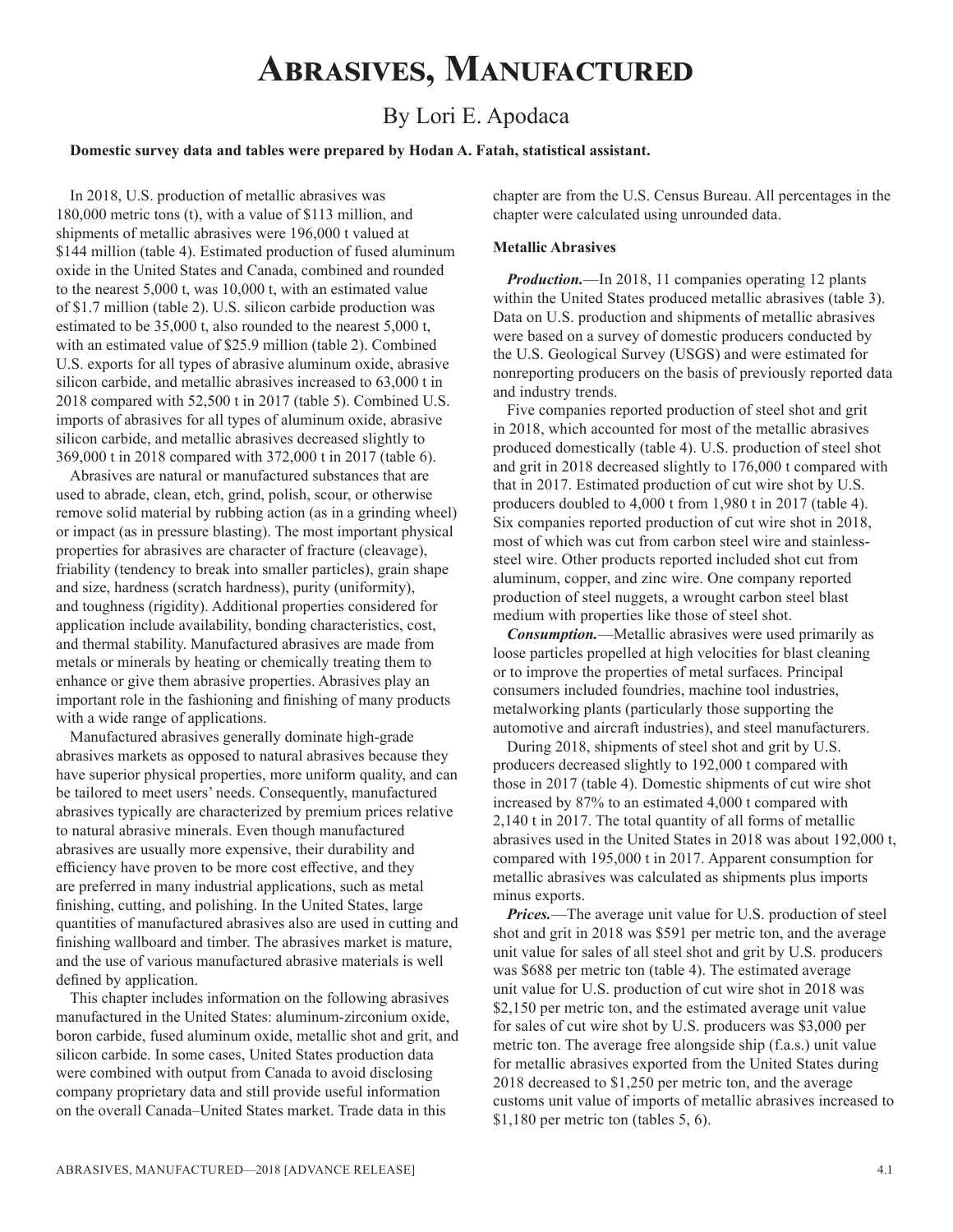*Foreign Trade.*—During 2018, the United States exported metallic abrasives to 39 countries and (or) localities and imported metallic abrasives from 19 countries and (or) localities. U.S. exports of metallic abrasives in 2018 increased by 8% to 33,600 t valued at \$42 million compared with those in 2017 (table 5). Mexico (65%), Canada (21%), China (4%), and Germany (3%) were the leading recipients of United States exports of metallic abrasives. U.S. imports in 2018 totaled 29,900 t valued at \$35.3 million (table 6). Most of the imports came from Canada (26%), China (20%), Germany (14%), Thailand (9%) and Japan (6%).

#### **Fused Aluminum Oxide and Aluminum-Zirconium Oxide**

*Production.*—Production data for crude and high-purity fused aluminum oxide in this chapter were obtained by the USGS from producers in Canada and the United States. The data were collected from two companies that operated four plants and represented the entire Canada and United States fused aluminum oxide industry (table 1). Saint-Gobain Abrasives operated a fused aluminum oxide plant in the United States (Huntsville, AL), and Saint-Gobain Ceramic Materials Canada Inc. operated an aluminum-zirconium oxide plant in Canada (Chippewa, Ontario). Washington Mills Electro Minerals Corp. operated fused aluminum oxide plants in Canada (Niagara Falls, Ontario) and the United States (Niagara Falls, NY). Quantity data from the two countries were combined to avoid disclosing company proprietary data and were reported by the producers, estimated for nonreporting producers, and rounded to the nearest 5,000 t. Estimates were based on previously reported data and industry trends.

Estimated production of crude fused aluminum oxide in 2018 was rounded to 10,000 t, with an estimated value rounded to \$1.7 million (table 2). The quantity and value were essentially unchanged compared with 2017. High-purity fused aluminum oxide output was not reported to avoid disclosing company proprietary data.

During 2018, fused aluminum-zirconium oxide for abrasive applications, such as resin-bonded grinding wheels, was produced at one plant in the United States operated by Saint-Gobain Abrasives and at one plant in Canada belonging to Saint-Gobain Ceramic Materials Canada. The general production trend indicates that the market is stable and relatively unchanged from previous years. Production data from these plants were withheld to avoid disclosing company proprietary data.

*Consumption.*—Crude fused aluminum oxide has many end uses. Specific applications in 2018 included antislip additives, bonded abrasives (such as abrasive grains that are made to adhere to each other and then are pressed or molded into abrasive tools), buffing and polishing compounds, coated abrasives (such as abrasive grains glued to a backing of paper or cloth), dry or wet blasting media, and tumbling media. Fused aluminum oxide in a micropowder form was used for industrial and electronic applications that require fine surface finishing. Fused aluminum oxide does not face any significant substitution threats at present because it is generally a very costeffective abrasive. The total U.S. apparent consumption of crude fused aluminum oxide decreased by 22% in 2018. Apparent

consumption was calculated as imports minus exports to avoid disclosing company proprietary data.

*Prices.*—According to the USGS canvass of domestic producers, the estimated unit value of crude fused aluminum oxide produced in the United States and Canada during 2018 was \$170 per metric ton at the point of production. Prices of abrasive grain produced from these materials and sold to consumers were significantly higher.

Average unit values of fused aluminum oxide traded by the United States in 2018 were based on U.S. Census Bureau data. The average f.a.s. unit value for U.S. exports of crude fused aluminum oxide during the year was about \$3,090 per metric ton (table 5). Export unit values ranged from \$1,070 per metric ton (United Kingdom) to \$10,100 per metric ton (Germany). The average import customs unit value of crude aluminum oxide for 2018 was \$692 per metric ton (table 6), with values ranging from \$697 per metric ton (China) to \$2,310 per metric ton (Germany), and those of ground and refined imports averaged \$1,280 per metric ton and ranged from \$877 per metric ton (Canada) to \$2,070 per metric ton (France).

*Foreign Trade.*—Compared with those in 2017, crude fused aluminum oxide exports in 2018 increased by 25% to 19,300 t valued at \$59.6 million (table 5). Of the exports shipped to 40 countries and (or) localities, the leading destinations were Canada (50% of the tonnage), Mexico (23%), and Germany (8%).

During 2018, imports of crude fused aluminum oxide decreased by 17% to 122,000 t valued at \$84.3 million compared with those in 2017 (table 6). Some of the imported crude fused aluminum oxide was thought to be refractory-grade material, which would not have been used in abrasive applications. China accounted for 72% of the crude fused aluminum oxide imports received, followed by Hong Kong (25%), and all other countries and (or) localities combined (3%). Imports of ground and refined fused aluminum oxide increased by 21% to 70,600 t valued at \$90.7 million. Canada accounted for 20% of the ground and refined imports received, followed by Austria (16%), Brazil and China (15%, each), and Germany (11%).

*World Review.*—China was the world's leading producer of fused aluminum oxide with an estimated production capacity of 800,000 metric tons per year (t/yr); Germany ranked second with an estimated production capacity of 80,000 t/yr.

#### **Silicon Carbide**

*Production.*—One company, Washington Mills Hennepin, Inc., in Hennepin, IL, produced abrasive-grade silicon carbide in the United States during 2018 (table 1). This company also produced similar quantities of metallurgical-grade silicon carbide. A second company, Superior Graphite Co., in Hopkinsville, KY, produced a small quantity of silicon carbide, primarily intended for use in heat-resistant products rather than abrasives. U.S. silicon carbide production was an estimated 35,000 t during 2018, and the value of production was an estimated \$25.9 million, about the same as that of 2017 (table 2). About 50% of the production data were reported by producers, and the remaining 50% were estimated for nonreporting producers. Estimates were based on previously reported data and industry trends.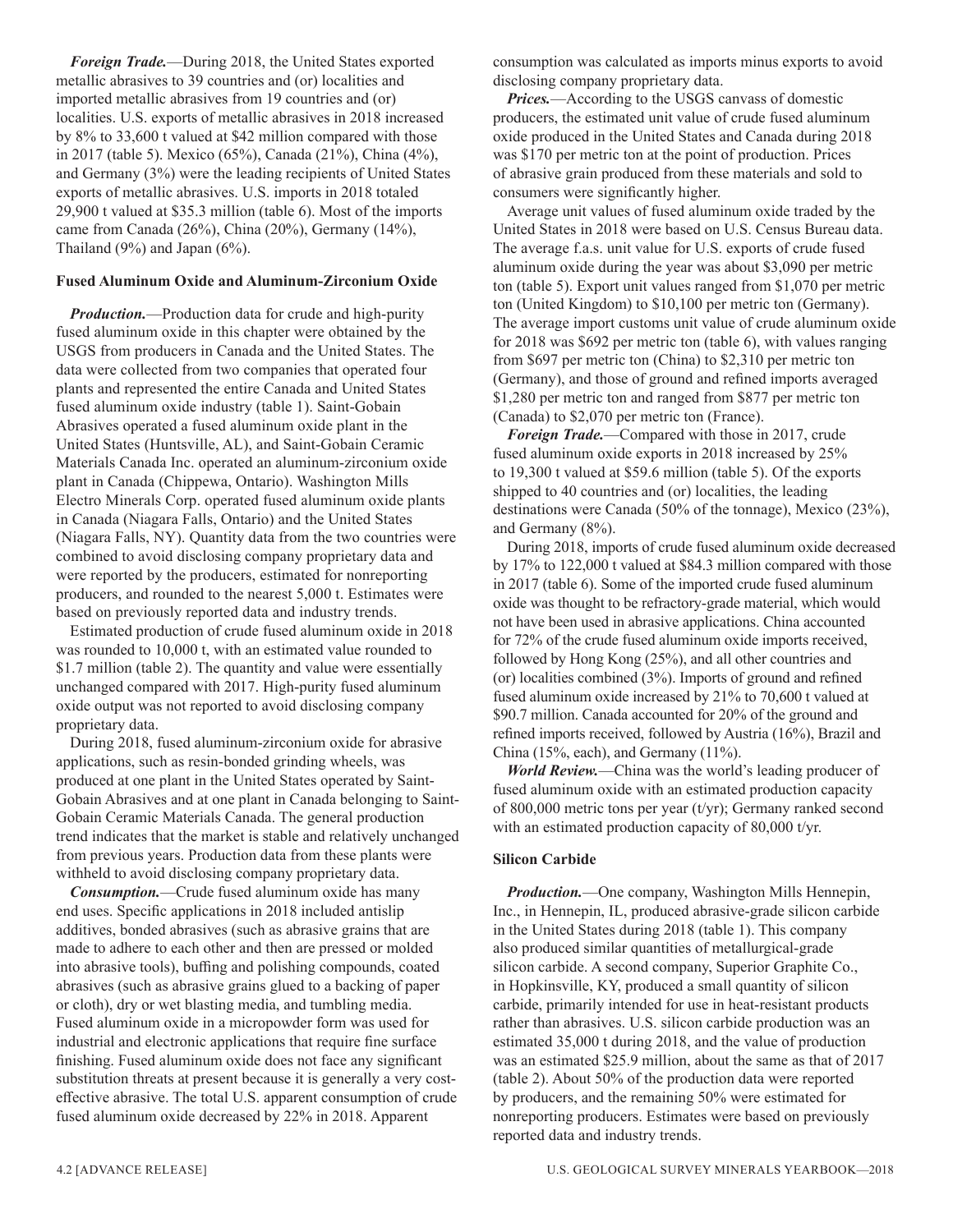*Consumption.*—Abrasive-grade silicon carbide has many end uses. Specific applications in 2018 included antislip abrasives, blasting abrasives, bonded abrasives, coated abrasives, polishing and buffing compounds, tumbling media, and wiresawing abrasives. The total quantity of silicon carbide (crude, ground and refined) consumed in the United States in 2018 was 171,000 t, compared with 165,000 t in 2017. Apparent consumption for silicon carbide was calculated as estimated production plus imports minus exports.

*Prices.*—According to information from industry sources, the average unit value of abrasive-grade silicon carbide at the point of manufacture was \$740 per metric ton in 2018, which was unchanged compared with 2017. The average f.a.s. unit value for U.S. crude silicon carbide exports in 2018 was \$1,430 per metric ton, a 23% decrease compared with 2017. The average f.a.s. unit value for U.S. ground and refined silicon carbide exports was \$2,900 per metric ton, a 26% decrease compared with 2017 (table 5).

The average customs unit value of crude silicon carbide imports in 2018 increased by 40% to \$670 per metric ton. China was the largest supplier of crude silicon carbide to the United States in 2018, providing 82,900 t of material. Crude silicon carbide imports from China had an average unit value of \$608 per metric ton, a 34% increase compared with 2017. The average customs unit value of ground and refined imports from all countries and (or) localities was \$1,940 per metric ton, an increase of 12% compared with 2017 (table 6). Ground and refined imports from China had an average customs unit value of \$1,180 per metric ton, a 16% increase compared with 2017.

*Foreign Trade.*—In 2018, the total quantity of U.S. crude silicon carbide exports increased by 58% to 3,500 t valued at \$5.01 million (table 5). Of the exported crude silicon carbide material shipped to 16 countries and (or) localities, 36% was shipped to Norway, 34% was shipped to the United Kingdom, and 19% was shipped to Germany. Exports of ground and refined silicon carbide in 2018 increased by 70% to 6,630 t valued at \$19.3 million. Of the exported ground and refined silicon carbide shipped to 36 countries and (or) localities, 77% was shipped to Canada, 7% to Mexico, and 6% to Japan.

In 2018, the United States imported crude silicon carbide from 11 countries and (or) localities and imported ground and refined silicon carbide from 22 countries and (or) localities. Imports of crude silicon carbide increased by 4% during the year to 107,000 t valued at \$71.6 million (table 6). Imports of silicon carbide in ground or refined form increased by 18% to 39,500 t valued at \$76.7 million. China accounted for 78% of the crude silicon carbide imports, followed by Hong Kong (15%). China accounted for 50% of the ground and refined silicon carbide imports, followed by Brazil (20%), and Russia (8%). Some of the imports from China may have included metallurgical-grade material.

*World Review.*—In 2018, China was the world's leading producer of silicon carbide. With all grades and end uses of silicon carbide combined, China held more than a two-thirds share of the global market.

#### **Boron Carbide**

Washington Mills Electro Minerals was the only commercial producer of boron carbide in the United States during 2018 (table 1). Boron carbide was used as an abrasive for lapping and ultrasonic cutting operations previously possible only with diamond dust; it was also molded to form highly wear-resistant products, such as armor, powdered metal and ceramic forming dies, pressure-blasting nozzles, thread guides, and wire-drawing dies. Boron carbide also was used in nuclear applications, such as neutron-absorbing shielding and reactor control rods (Washington Mills Electro Minerals Corp., undated). Domestic production and pricing data for boron carbide were withheld to avoid disclosing company proprietary data, and trade data were not available.

#### **Outlook**

Abrasives markets are influenced by activity in the manufacturing sector in the United States and by general economic trends. This is particularly true of manufacturing activities in the aerospace, automotive, furniture, housing, silicon wafers, and steel industries. Although abrasives markets are linked to these end-use manufacturing sectors, growth in these sectors may not necessarily lead to an increase in abrasives consumption.

The U.S. abrasives markets also are influenced by technological trends. Improved manufacturing technology has resulted in surface quality that requires fewer grinding and finishing operations that use abrasives. Less expensive imports coupled with higher domestic production costs and low domestic production capacity continue to challenge U.S. producers of fused aluminum oxide and silicon carbide to maintain market share. Competition from other countries and (or) localities, especially China, is likely to lead to further decreases in domestic output. China has become a dominant force in fused aluminum oxide and silicon carbide production in recent years, which has changed the supply makeup of the manufactured abrasives market. Lower priced exports from China have displaced and are expected to continue to displace manufactured abrasives produced in Europe and North America. The traditional suppliers among the Western industrialized nations are expected to continue consolidating and contracting (Lismore, 2013).

The aerospace and automotive industries are likely to continue to have significant indirect influences on demand for manufactured abrasives used by metalworking operations supporting those sectors. The housing construction sector in North America is expected to continue to have an indirect influence on demand for manufactured abrasives because of the large volumes of manufactured abrasives used in cutting and finishing wallboard and timber.

#### **References Cited**

- Lismore, Siobhan, 2013, The rough with the smooth: Industrial Minerals, no. 546, March, p. 10.
- Washington Mills Electro Minerals Corp., [undated], Boron carbide  $(B_4C)$ : Niagara Falls, NY, Washington Mills Electro Minerals Corp. (Accessed April 27, 2020, at https://www.washingtonmills.com/products/boron-carbideb4c.)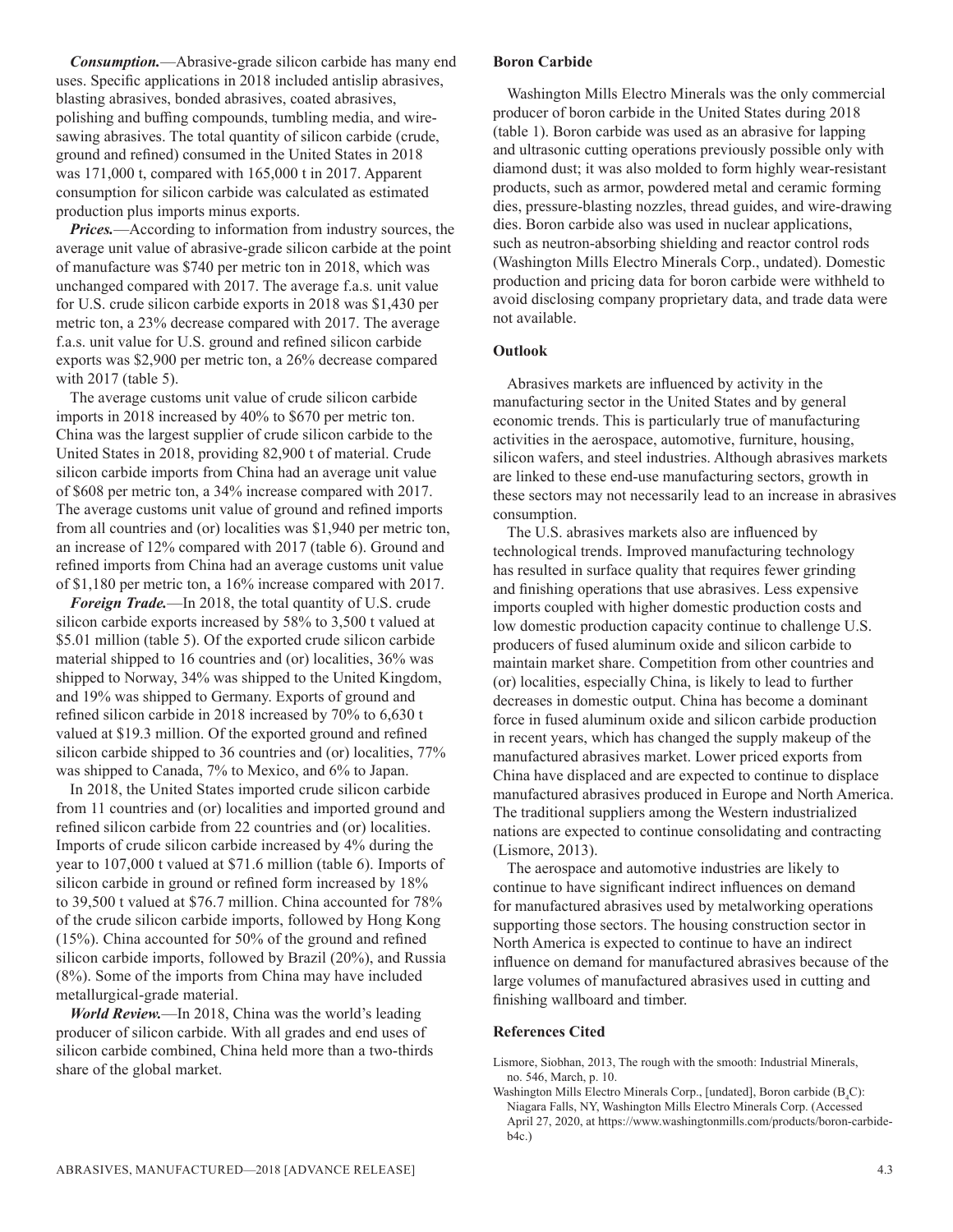#### **GENERAL SOURCES OF INFORMATION**

#### **U.S. Geological Survey Publications**

Abrasives. Ch. in United States Mineral Resources, Professional Paper 820, 1973.

Abrasives, Manufactured. Ch. in Mineral Commodity Summaries, annual.

Abrasives, Manufactured. Mineral Industry Surveys, quarterly.

Historical Statistics for Mineral and Material Commodities in

the United States. Data Series 140.

#### **Other**

Abrasives, Industry and Trade Summary. U.S. International Trade Commission, May 1995. Industrial Minerals, monthly.

| TABLE 1                                                       |  |
|---------------------------------------------------------------|--|
| CRUDE ARTIFICIAL ABRASIVES MANUFACTURERS IN 2018 <sup>1</sup> |  |

| Company                                    | Plant location                 | Product                                                          |
|--------------------------------------------|--------------------------------|------------------------------------------------------------------|
|                                            |                                |                                                                  |
| Saint-Gobain Abrasives                     | Huntsville, AL                 | Fused aluminum oxide (high-purity) and aluminum-zirconium oxide. |
| Saint-Gobain Ceramic Materials Canada Inc. | Chippewa, Ontario, Canada      | Aluminum-zirconium oxide.                                        |
| Superior Graphite Co.                      | Hopkinsville, KY               | Silicon carbide.                                                 |
| Washington Mills Electro Minerals          | Niagara Falls, NY              | Fused aluminum oxide (high-purity) and boron carbide.            |
| Do.                                        | Niagara Falls, Ontario, Canada | Fused aluminum oxide (regular).                                  |
| Washington Mills Hennepin, Inc.            | Hennepin, IL                   | Silicon carbide.                                                 |

Do. Ditto.

<sup>1</sup>Table includes data available through May 21, 2020.

| TABLE 2                                                               |
|-----------------------------------------------------------------------|
| ESTIMATED PRODUCTION OF ALUMINUM OXIDE AND SILICON CARBIDE ABRASIVES. |
| IN THE UNITED STATES AND CANADA <sup>1</sup>                          |

|                              |                          | 2017               |                                               | 2018               |  |
|------------------------------|--------------------------|--------------------|-----------------------------------------------|--------------------|--|
|                              | Quantity <sup>2, 3</sup> | Value <sup>2</sup> | Quantity <sup><math>\frac{3}{2}</math>,</sup> | Value <sup>2</sup> |  |
| Product                      | (metric tons)            | (thousands)        | (metric tons)                                 | (thousands)        |  |
| Aluminum oxide <sup>4</sup>  | 10.000                   | \$1,700            | 10.000                                        | \$1,700            |  |
| Silicon carbide <sup>3</sup> | 35,000                   | 25,900             | 35,000                                        | 25,900             |  |

<sup>1</sup>Table includes data available through May 21, 2020. Data are rounded to no more than three significant digits.

 $2$ Owing to rounding, data do not match total quarterly Mineral Industry Surveys estimated data.

 $3$ Quantities are rounded to the nearest 5,000 metric tons to avoid disclosing company proprietary data.

<sup>4</sup>Regular grade accounts for about 62% of total output, and high-purity material accounts for the remainder.

5 Approximately one-half of the quantity and value consists of material for metallurgical and other nonabrasive applications.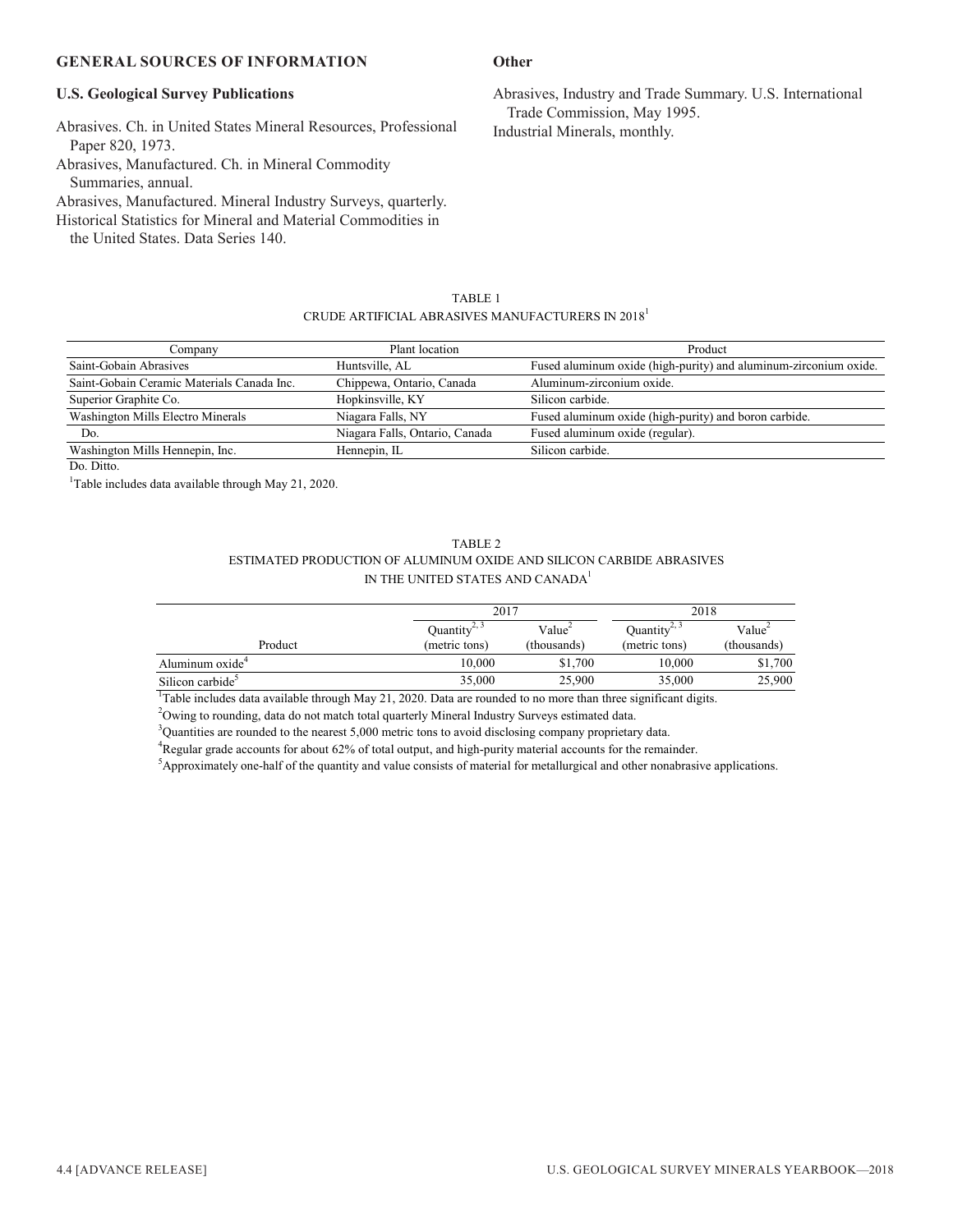#### TABLE 3 U.S. PRODUCERS OF METALLIC ABRASIVES IN 2018<sup>1</sup>

|                                                       |                | Product              |
|-------------------------------------------------------|----------------|----------------------|
| Company                                               | Plant location | [shot and (or) grit] |
| Abrasive Materials, LLC                               | Hillsdale, MI  | Cut wire.            |
| Chesapeake Specialty Products, Inc.                   | Baltimore, MD  | Steel.               |
| Ervin Industries, Inc.                                | Adrian, MI     | Do.                  |
| Do.                                                   | Butler, PA     | Do.                  |
| FROHN North America, Inc.                             | Austell, GA    | Cut wire.            |
| MLP Specialty Metals, LLC (formerly Marwas Steel Co.) | Scottdale, PA  | Do.                  |
| Metaltec Steel Abrasives Co.                          | Canton, MI     | Steel.               |
| Peerless Metal Powders & Abrasives, LLC               | Detroit, MI    | Do.                  |
| Pellets LLC                                           | Tonawanda, NY  | Cut wire.            |
| Platt Brothers & Co.                                  | Waterbury, CT  | Do.                  |
| Premier Shot Co.                                      | Twinsburg, OH  | Do.                  |
| Wheelabrator Abrasives Inc.                           | Bedford, VA    | Steel.               |

Do. Ditto.

<sup>1</sup>Table includes data available through May 21, 2020.

| TABLE 4                                               |
|-------------------------------------------------------|
| PRODUCTION AND SHIPMENTS OF METALLIC ABRASIVES IN THE |
| UNITED STATES, BY PRODUCT <sup>1</sup>                |

|                                      | Production    |             | Shipments <sup>2</sup> |             |
|--------------------------------------|---------------|-------------|------------------------|-------------|
|                                      | Quantity      | Value       | Quantity               | Value       |
| Product                              | (metric tons) | (thousands) | (metric tons)          | (thousands) |
| 2017:                                |               |             |                        |             |
| Steel shot and grit                  | 177,000       | \$113,000   | 194,000                | \$140,000   |
| Cut wire shot and other <sup>e</sup> | 1,980         | 7,450       | 2,140                  | 8,750       |
| Total                                | 179,000       | 121,000     | 197,000                | 148,000     |
| 2018:                                |               |             |                        |             |
| Steel shot and grit                  | 176,000       | 104,000     | 192,000                | 132,000     |
| Cut wire shot and other <sup>e</sup> | 4,000         | 8,600       | 4,000                  | 12,000      |
| Total                                | 180,000       | 113,000     | 196,000                | 144,000     |

e Estimated.

<sup>1</sup>Table includes data available through May 21, 2020. Data are rounded to no more than three significant digits; may not add to totals shown.

<sup>2</sup>Includes reported exports.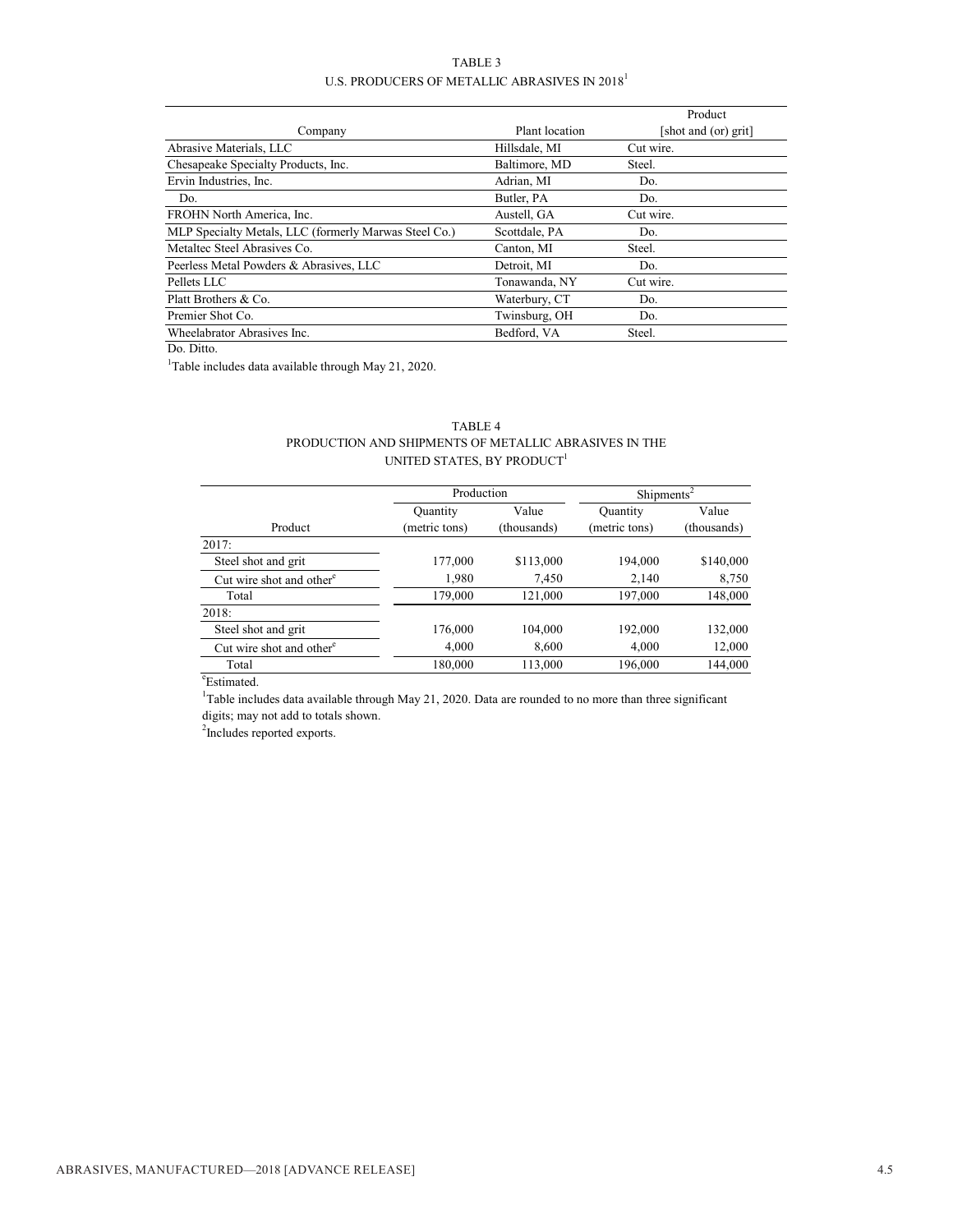| TABLE 5                                                       |
|---------------------------------------------------------------|
| U.S. EXPORTS OF ALUMINUM OXIDE, SILICON CARBIDE, AND METALLIC |
| ABRASIVES, BY COUNTRY OR LOCALITY AND TYPE <sup>1</sup>       |

|                              | 2017                  |                       | 2018          |                    |
|------------------------------|-----------------------|-----------------------|---------------|--------------------|
|                              | Quantity              | Value <sup>2</sup>    | Quantity      | Value <sup>2</sup> |
| Country or locality and type | (metric tons)         | (thousands)           | (metric tons) | (thousands)        |
| Aluminum oxide, crude:       |                       |                       |               |                    |
| Austria                      | 58                    | \$565                 | 53            | \$623              |
| <b>Brazil</b>                | 413                   | 2,510                 | 362           | 2,050              |
| Canada                       | $6,760$ <sup>r</sup>  | 8,740 r               | 9,690         | 11,700             |
| China                        | 319                   | 2,940                 | 376           | 3,540              |
| Germany                      | 1,750                 | 14,500                | 1,540         | 15,500             |
| India                        | 325                   | 2,130                 | 447           | 3,190              |
| Japan                        | 659                   | 5,380                 | 633           | 5,340              |
| Korea, Republic of           | 354                   | 2,300                 | 443           | 2,970              |
| Mexico                       | 3,660                 | 7,050                 | 4,510         | 8,070              |
| United Kingdom               | 243                   | 1,510                 | 289           | 310                |
| Other                        | 928                   | 7,090                 | 971           | 6,340              |
| Total                        | $15,500$ <sup>r</sup> | 54,700                | 19,300        | 59,600             |
| Silicon carbide:             |                       |                       |               |                    |
| Crude:                       |                       |                       |               |                    |
| Germany                      | 110                   | 172                   | 671           | 1,040              |
| Japan                        | 22                    | 1,510                 | 1             | 365                |
| Mexico                       | 146                   | 398                   | 135           | 322                |
| Norway                       | 1,680                 | 1,750                 | 1,260         | 1,450              |
| United Kingdom               | 1                     | 15                    | 1,180         | 1,460              |
| Other                        | $251$ <sup>r</sup>    | 285 <sup>r</sup>      | 249           | 382                |
| Total                        | 2,210                 | 4,130                 | 3,500         | 5,010              |
| Ground and refined:          |                       |                       |               |                    |
| Canada                       | 2,270                 | 2,840                 | 5,090         | 6,010              |
| China                        | 47                    | 314                   | 38            | 83                 |
| Germany                      | 9                     | 1,040                 | 96            | 688                |
| Japan                        | 397                   | 4,370                 | 374           | 5,650              |
| Mexico                       | 706                   | 1,800                 | 434           | 1,050              |
| Norway                       | 5                     | 5                     | Ξ.            |                    |
| Other                        | 452                   | 4,980                 | 598           | 5,770              |
| Total                        | 3,890                 | 15,300                | 6,630         | 19,300             |
| Metallic abrasives:          |                       |                       |               |                    |
| Canada                       | 5,690                 | 5,610                 | 6,960         | 6,680              |
| China                        | 4,440                 | 8,880                 | 1,350         | 3,100              |
| Germany                      | 787                   | 1,710                 | 1,120         | 2,150              |
| Japan                        | 18                    | 29                    | $\mathbf{1}$  | 14                 |
| Mexico                       | 18,500                | $27,200$ <sup>r</sup> | 21,800        | 24,500             |
| Spain                        | (3)                   | 4                     | --            |                    |
| Taiwan                       | 72                    | 116                   | 112           | 204                |
| United Kingdom               | 125                   | 180                   | 130           | 216                |
| Other                        | 1,360                 | 4,120                 | 2,100         | 5,150              |
| Total                        | 31,000                | 47,900 r              | 33,600        | 42,000             |

<sup>r</sup>Revised. -- Zero.

<sup>1</sup>Table includes data available through May 21, 2020. Data are rounded to no more than three significant digits; may not add to totals shown.

<sup>2</sup>Free alongside ship value.

 ${}^{3}$ Less than  $\frac{1}{2}$  unit.

Source: U.S. Census Bureau.